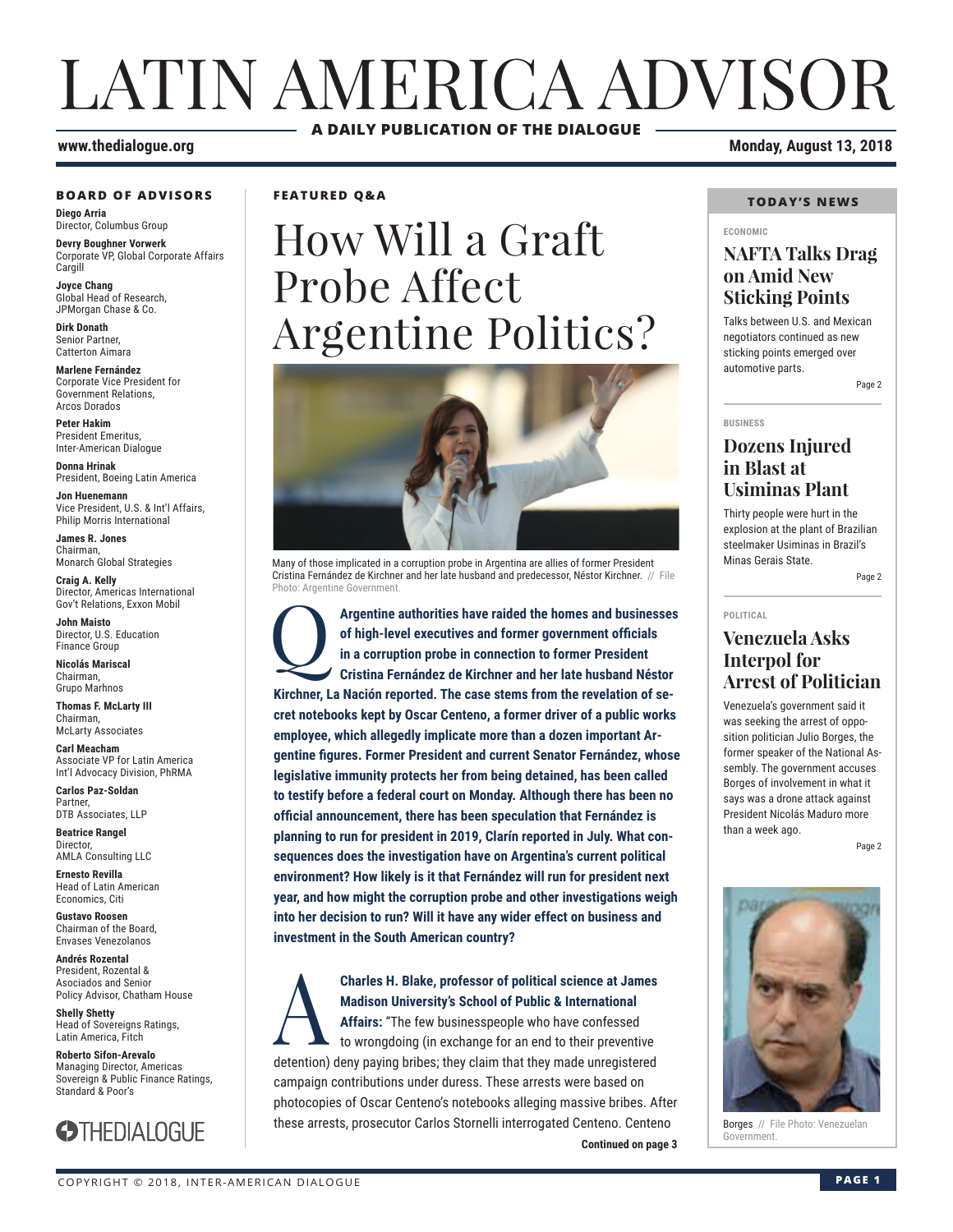## **POLITICAL NEWS**

# Venezuela Seeks Arrest of Exiled Opposition Politician

Venezuela's government said Friday that it had asked Interpol to arrest exiled opposition politician Julio Borges, whom it accuses of involvement in an apparent attack more than a week ago against President Nicolás Maduro, Agence France-Presse reported. "We are seeking code red for Mr. Julio Borges," said Venezuelan Communications Minister Jorge Rodríguez, referring to an Interpol "red notice," or a request by a country to locate and detain a wanted suspect in another country. Borges, a former speaker of Venezuela's opposition-controlled National Assembly, has been living in Colombia. Maduro's government has blamed the opposition for the Aug. 4 incident in which Maduro was giving a speech at a military parade in Caracas and drones carrying explosives detonated nearby. Maduro was unhurt in the incident, which his government has called an assassination attempt. The government said seven soldiers were injured. Borges has called Maduro's allegations against him a "farce." Borges and other opposition politicians have accused Maduro of using the drone incident to increase repression and persecution against the opposition. Venezuela's opposition last week urged Colombia and the United States to reject any request by Venezuela to extradite Borges, with the opposition-controlled National Assembly saying the arrest warrant against him was "political in nature and should not be recognized by any foreign court," AFP reported. The National Assembly also demanded the "immediate release of lawmaker Juan Requesens and denounced his "forced disappearance." Maduro has also blamed Requesens in connection with the drone incident, and Venezuelan intelligence officers seized him last week. Venezuela's Justice First party said last week in a posting on Twitter that intelligence agents without search warrants raided the homes of Borges and Requesens last Thursday night. The opposition's Henrique Capriles, a former

presidential candidate, voiced concerns that authorities might plant evidence in order to incriminate Borges and Requesens. Last week, Venezuela's powerful Constituent Assembly, which Maduro's government created last year and filled with loyalists, said it was stripping Borges and Requesens of their parliamentary immunity from prosecution. In a televised address on Saturday, Maduro said he would accept help from the U.S. FBI to investigate the drone incident, BBC News reported. Maduro said he believed that people involved were in Colombia, Peru and the United States. The United States has indicated that it will cooperate in investigations related to the matter, but it has not said publicly that the FBI would get involved.

## **ECONOMIC NEWS**

## NAFTA Renegotiation Talks Drag on Amid New Sticking Points

Talks between Mexican and U.S. representatives on modernizing the North American Free Trade Agreement, or NAFTA, continue, as new conflicts emerged over U.S. President Donald Trump's threats to impose tariffs on Mexican automotive parts, according to industry offi-

## **Autoworkers and farmers must be taken care of or there will be no deal."**

**— Donald Trump** 

cials, Reuters reported Friday. U.S. negotiators had initially agreed to exempt existing Mexican auto plants from the United States' 25 percent tariffs, but do not want to guarantee exemptions for new Mexican auto plants, the officials said. On Friday, Mexican and U.S. negotiators met in Washington to discuss sticking points in relation to the auto industry, as their self-im-

## **NEWS BRIEFS**

## **U.N. General Assembly OKs Bachelet as Human Rights Commissioner**

The U.N. General Assembly on Friday unanimously approved former Chilean president Michelle Bachelet as the new U.N. High Commissioner for Human Rights, effective Sept. 1. In several speeches after the vote, U.S. representative Stefanie Amadeo criticized the U.N. human rights system, singling out lack of action in Venezuela and Cuba, the Associated Press reported. Representatives for Iran, Cuba and Venezuela called on Bachelet to speak out for all victims, citing the United States and the recent separation of migrant children from their parents at the U.S.-Mexico border.

## **Thirty Injured in Blast at Usiminas Plant in Brazil**

A piece of equipment in Brazilian steelmaker Usiminas' factory exploded on Friday, injuring 30 people, Reuters reported. There were no fatalities, the company said. The blast was heard throughout the city of Ipatinga in Minas Gerais State, where around 250,000 people live. Shares in Usiminas dropped as much as 9 percent after initial reports of the explosion, but later recuperated slightly, the wire service reported.

## **Guatemalan Prosecutors, CICIG Attempting to Strip Morales' Immunity**

Guatemala's attorney general and the U.N. backed International Commission Against Impunity in Guatemala, or CICIG, are seeking to lift President Jimmy Morales' immunity in order to investigate him for alleged illicit campaign financing. It is the third time that the attorney general's office and CICIG have sought to strip Morales of his immunity, which requires congressional approval. Morales has denied wrongdoing and previously attempted to expel CICIG's commissioner, Iván Velásquez.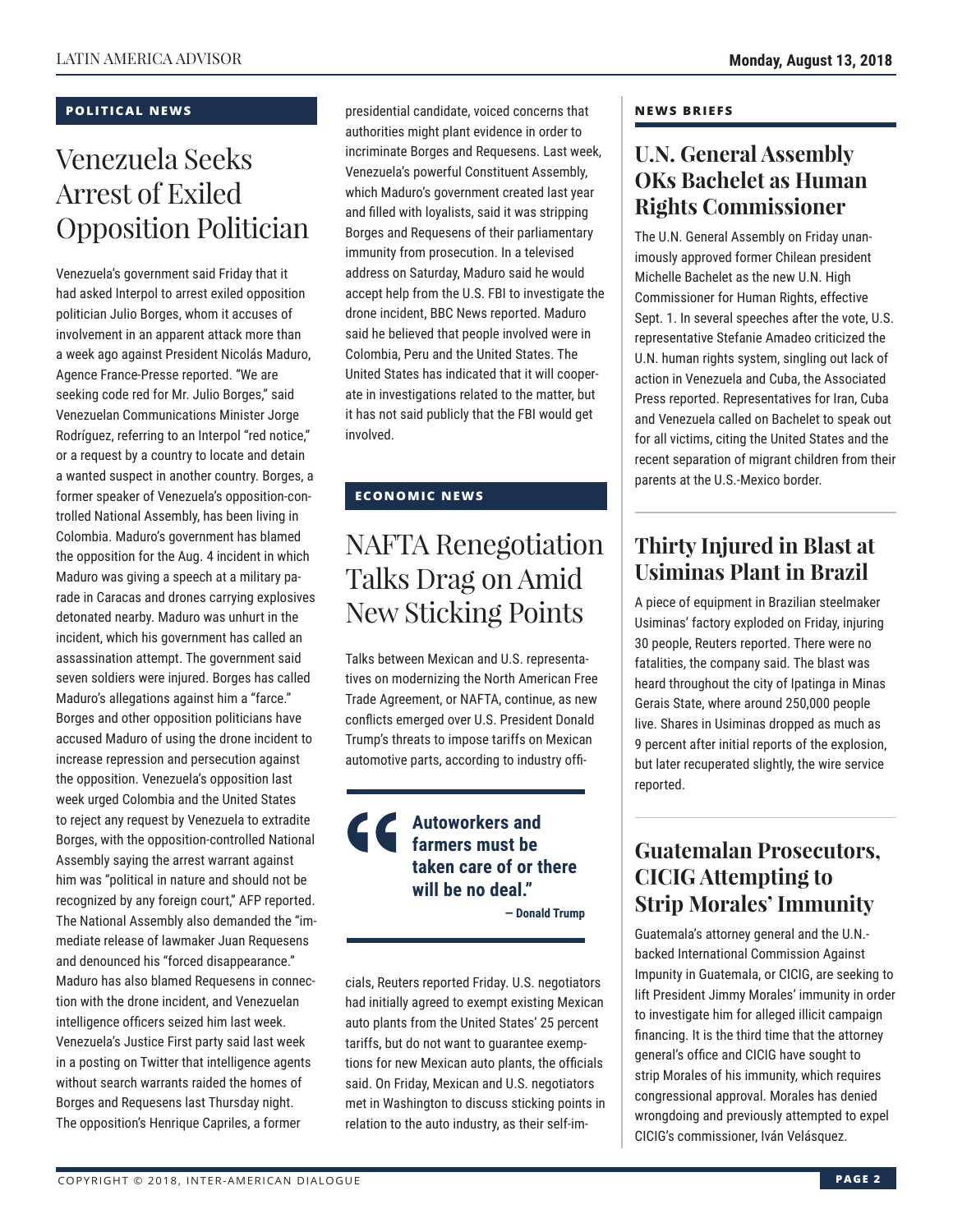posed late August deadline for an agreement approaches. "A deal with Mexico is coming along nicely. Autoworkers and farmers must be taken care of or there will be no deal," Trump tweeted late on Friday, adding that Mexican President-elect Andrés Manuel López Obrador "has been an absolute gentleman." He also tweeted that Canada's "Tariffs and Trade Barriers are far too high," and threatened to tax their cars, The Wall Street Journal reported. Canadian representatives have been absent from the most recent talks, as the United States and Mexico iron out bilateral issues. Mexican Economy Minister Ildefonso Guajardo told reporters Friday that talks with U.S. Trade Representative Robert Lighthizer would continue this week, adding that many bilateral issues still need to be resolved before Canada can rejoin the negotiation.

## **BUSINESS NEWS**

# Venezuela's PDVSA Appeals Ruling in Crystallex Case

PDVSA on Friday appealed a U.S. court ruling that would allow Canadian mining company Crystallex to seize the Venezuelan state oil company's U.S.-based refiner, Citgo Petroleum, El Universal reported. U.S. Federal Judge Leonard P. Stark ruled last Thursday that Crystallex could take control of shares in PDV Holdings, Citgo's owner, to collect on a \$1.4 billion award in order to compensate it for a 2008 nationalization by the government of then-Venezuelan President Hugo Chávez. "We are confident that Judge Stark's careful and well thought out opinion is correct and will withstand all scrutiny," Robert Weigel, a lawyer for Crystallex, told Reuters in a telephone interview. PDVSA's bonds due in 2020 fell 5 percent on Friday to 85.5 cents on the dollar, The Wall Street Journal reported. Some investors believe that if Venezuela ultimately loses the Crystallex case, then it will have no incentive to remain current on the bonds, for which Citgo shares serve as collateral.

### **FEATURED Q&A / Continued from page 1**

claimed authorship of the notebooks, but did not produce the originals; Centeno later said that perhaps he burned them. Judge Claudio Bonadio's decision to issue arrest orders without determining the authenticity and age of the notebooks and the subsequent failure to find the notebooks have cast a shadow over these allegations. While these arrests invigorate President Mauricio Macri's core supporters, the first opinion polls conducted in early August show a further deterioration of his nationwide approval ratings and no deterioration in Fernández's approval ratings. With or without this scandal, Cristina Fernández de Kirchner is apt to make a decision about a presidential candidacy in 2019 based on her perceived chances of victory and that of other potential candidates from her Citizen's Unity party. Some triumphantly claim that these arrests mark a new era of governing transparency. However, irregularities in the assignment of jurisdiction, irregularities in the investigation and the convenient timing between these arrests and the mid-July 2018 judicial investigation of a campaign finance scandal for Macri's coalition will likely limit these arrests' ability to stimulate greater business confidence in the rule of law. The central influences on investment and other business decisions remain assessments of economic fundamentals."

Benjamin Gedan, senior advisor<br>to the Latin America Program<br>and director of the Argentina<br>Project at the Woodrow Wilson **to the Latin America Program and director of the Argentina Project at the Woodrow Wilson Center:** "The notebooks megascandal is a welcome development that should prompt an effort to address systemic corruption in both government and the private sector. The scale of the alleged wrongdoing, colorful and detailed evidence, and high-profile suspects will make it difficult for elites to obstruct the investigation. An anticorruption campaign in Argentina has been a long time coming. In Guatemala, U.N. investigators have pursued public corruption for a decade. In Brazil, prosecutors and judges have spent four years haunting crooked politicians and businessmen in the 'Car Wash' inquiry. Until recently, however, the region's anti-corruption movement had passed over Argentina. Though Brazilian construction giant Odebrecht acknowledged paying \$35 million in bribes in Argentina, the case inspired little reaction by Argentina's troubled criminal justice system. Despite widespread suspicion of misconduct by former President Cristina Fernández de Kirchner's administration—her vice president is behind bars, and a former senior public works official was caught tossing bags of cash over a monastery wall—Fernández de Kirchner remains the most popular opposition figure. In October, she won a Senate seat, and with it, parliamentary immunity. The public outrage over the revelations in these notebooks is finally challenging the assumption that corruption is as Argentine as dulce de leche. The issue will not outweigh concerns about inflation and poverty. The investigation, moreover, will inevitably generate worries about political instability and skittish investors. But should Argentina seize this opportunity, the notebooks could end up displayed in a Buenos Aires museum as a reminder of a bygone era."

Carlos Fara, president of Carlos<br>Fara & Asociados in Buenos<br>Aires: "In political terms, the<br>government will catch a break **Fara & Asociados in Buenos Aires:** "In political terms, the government will catch a break and will also gain time because the scandal is delaying the country's perennial socioeconomic debate. The government also gains legitimacy because the president's own cousin, Ángelo Calcaterra, showed up in court. Therefore, this is positive for the government. In this context, a 'peronismo' reunification will be harder because the party's leaders would not want any association whatsoever with 'kirchnerismo' in light of the recent scandal. There is a good chance that Cristina Fernández de Kirchner will run as a presidential candidate in next year's **Continued on page 4**